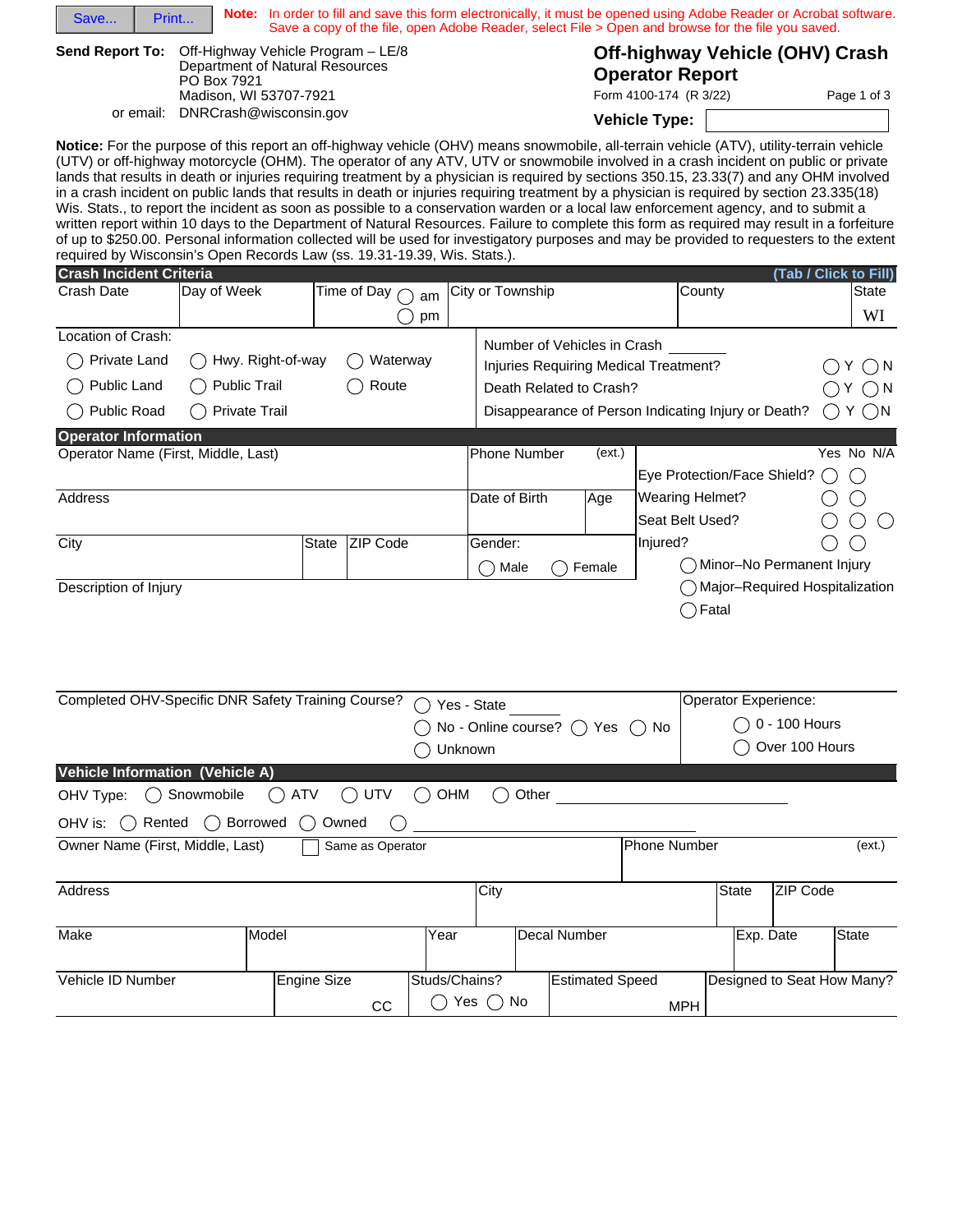**OHV Crash – Operator Report**

|                                      |              |          |                     |        | Form 4100-174 (R 3/22)           | Page 2 of 3    |
|--------------------------------------|--------------|----------|---------------------|--------|----------------------------------|----------------|
| <b>Passengers</b>                    |              |          |                     |        |                                  |                |
| Passenger Name (First, Middle, Last) |              |          | <b>Phone Number</b> | (ext.) |                                  | Yes No N/A     |
|                                      |              |          |                     |        | Eye Protection/Face Shield?      | $($ )<br>$($ ) |
| Address                              |              |          | Date of Birth       | Age    | <b>Wearing Helmet?</b>           |                |
|                                      |              |          |                     |        | Seat Belt Used?                  | $( \ )$        |
| City                                 | State        | ZIP Code | Gender:             |        | Injured?                         |                |
|                                      |              |          | Male<br>$($ )       | Female | ◯ Minor-No Permanent Injury      |                |
| Description of Injury                |              |          |                     |        | ◯ Major-Required Hospitalization |                |
|                                      |              |          |                     |        | $\bigcirc$ Fatal                 |                |
|                                      |              |          |                     |        |                                  |                |
|                                      |              |          |                     |        |                                  |                |
| Passenger Name (First, Middle, Last) |              |          | Phone Number        | (ext.) |                                  | Yes No N/A     |
|                                      |              |          |                     |        | Eye Protection/Face Shield?      | $($ )<br>(     |
| Address                              |              |          | Date of Birth       | Age    | <b>Wearing Helmet?</b>           |                |
|                                      |              |          |                     |        | Seat Belt Used?                  | ( )            |
| City                                 | State        | ZIP Code | Gender:             |        | Injured?                         |                |
|                                      |              |          |                     |        | O Minor-No Permanent Injury      |                |
| Description of Injury                |              |          | Male                | Female | ◯ Major-Required Hospitalization |                |
|                                      |              |          |                     |        | $\bigcirc$ Fatal                 |                |
| Passenger Name (First, Middle, Last) |              |          | <b>Phone Number</b> | (ext.) |                                  | Yes No N/A     |
|                                      |              |          |                     |        | Eye Protection/Face Shield?      | (              |
| Address                              |              |          | Date of Birth       | Age    | <b>Wearing Helmet?</b>           |                |
|                                      |              |          |                     |        | Seat Belt Used?                  | $(\ )$         |
| City                                 | State        | ZIP Code | Gender:             |        | Injured?                         |                |
|                                      |              |          | (                   | Female | O Minor-No Permanent Injury      |                |
| Description of Injury                |              |          | Male                |        | ◯ Major-Required Hospitalization |                |
|                                      |              |          |                     |        | $\bigcirc$ Fatal                 |                |
|                                      |              |          |                     |        |                                  |                |
|                                      |              |          |                     |        |                                  |                |
| <b>Other Party Involved</b>          |              |          |                     |        |                                  |                |
| Name (First, Middle, Last)           |              |          | <b>Phone Number</b> | (ext.) | Describe Involvement             |                |
| Address                              |              |          | Date of Birth       | Age    |                                  |                |
|                                      |              |          |                     |        |                                  | Yes No         |
| City                                 | <b>State</b> | ZIP Code | Gender:             |        | Injured?                         | $( \ )$        |
|                                      |              |          |                     |        |                                  |                |
|                                      |              |          | ()Male              | Female | ◯ Minor-No Permanent Injury      |                |
| Description of Injury                |              |          |                     |        | ◯ Major-Required Hospitalization |                |
|                                      |              |          |                     |        | $\bigcirc$ Fatal                 |                |